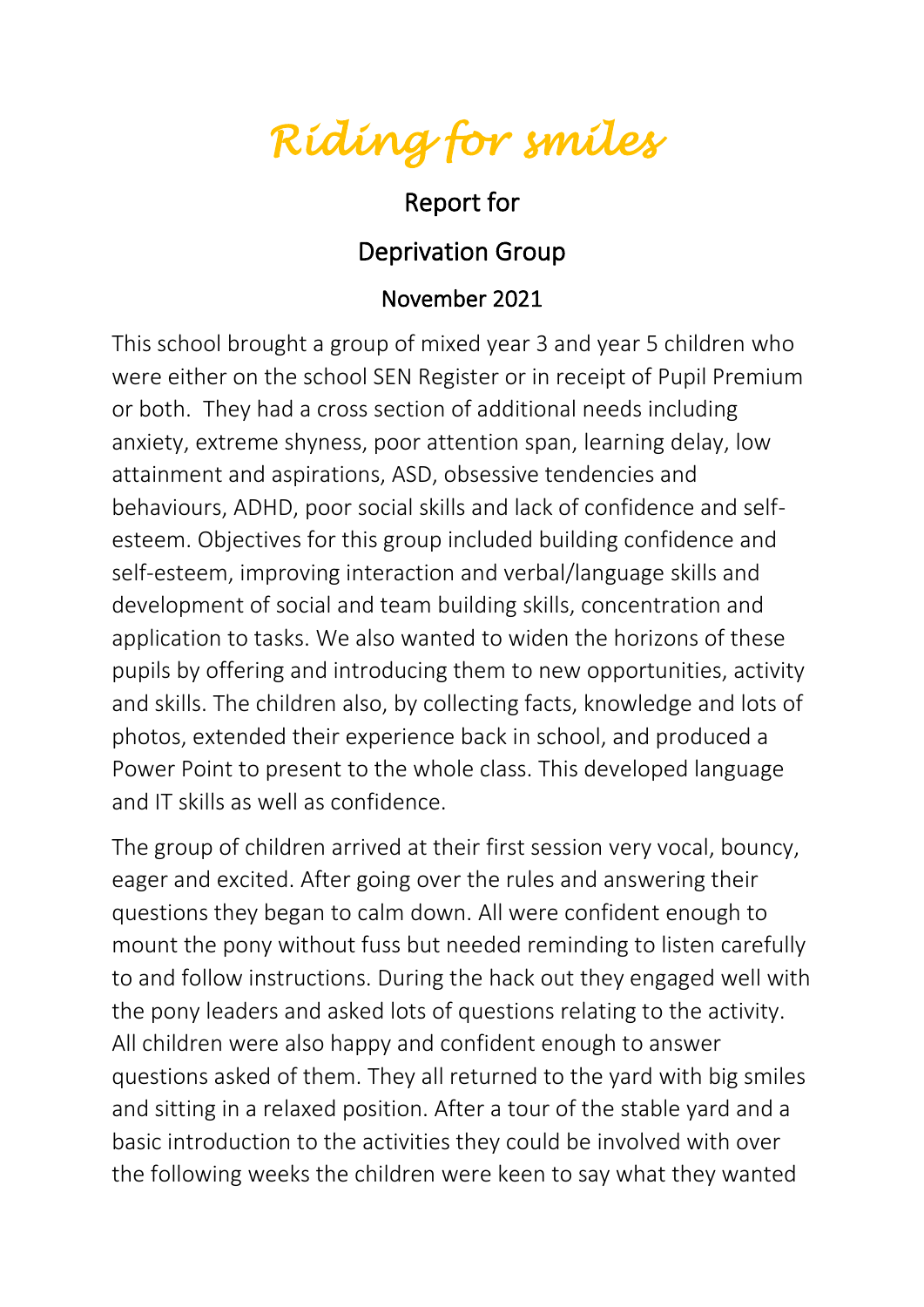to do. All except one child was confident enough to go close to the small pony and stroke him. The one child who wouldn't had ASD and needed time to familiarise himself with everything new. He was happy to observe, standing by the member of school staff, on this initial visit, but soon became involved as the weeks passed by.

Over the course of the Project the group had a combination of hacks out and riding lessons. This group especially enjoyed the lessons and the challenge it gave them. During lessons they listened well and tried hard with every task they were given. As a group they were all very similar in physical riding ability and soon learned how to make the pony walk, trot, stop and turn. All pupils were able to perform the sitting trot with their arms out, sitting deep and relaxed. By the end of the 6 week block of sessions 3 children had mastered the rising trot, which made them very proud. The child with ASD often needed instructions breaking down and presenting in precise terms (e.g being told to put each heel down). Once this was done he usually focussed on the task in hand and put in good effort. Although they preferred a lesson these children also enjoyed the hack out. During these times they chatted away to the pony leaders and asked many good questions which increased their knowledge on horses, riding and the environment.

The pupils took part in a variety of stable yard activities, including grooming and leading a pony, cleaning a stable, filling up hay nets and water buckets, learning body part names and how to measure a horse and collecting droppings from around the yard. Throughout this time they were able to practise using and developing their listening, thinking and communication skills. These pupils were going on to make and present a PowerPoint session back in school for their peers and so were eager to collect information and photos to use. They also had chance to enhance their language skills to describe and explain the gathered information. During the sessions they were able to practise this on each other and the stable staff. Each week every pupil